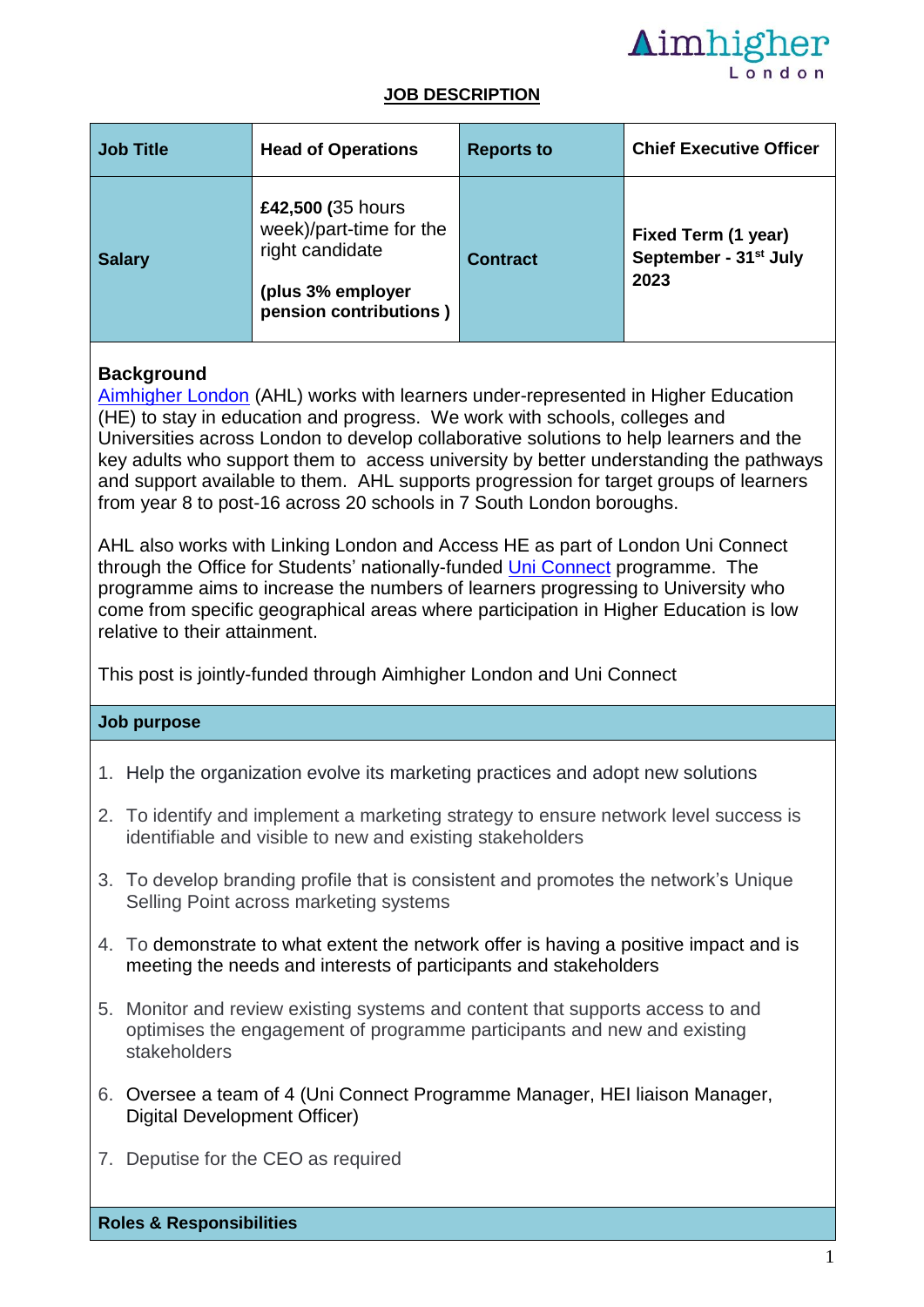

## **Strategy (Marketing and Impact)**

- Working with the CEO to implement and review AHL's strategic plans
- Develop and oversee a Marketing strategy across all programme areas
- Develop and oversee an Impact strategy across all programme areas
- Identify and implement a system that aligns and connects impact and marketing data with other systems that are integrated into programme areas.

### **Marketing**

- Ensure marketing data is being collected to maximum accuracy and efficiency
- In collaboration with the Digital Development Officer, ensure consistency of branding

#### **Impact**

- Ensure impact data is being collected to maximum accuracy and efficiency
- Map outcomes across programme areas
- Analyzing and reviewing data periodically to determine the impact and effectiveness of programmes and marketing campaigns
- Collate progress reports in relation to targets/outcomes across programme areas in preparation for key (diarised) touch points across the year

#### **Communications**

- Identify systems of communication that supports the efficient and effective running of programme areas
- Where needed, contribute to the development of digital content
- Chair AHL's Managers' meetings

#### **Engagement**

- With programme managers, identify, monitor and review interim and longer term engagement targets and outcomes for each programme area
- Monitor and review the use of the Learner Management System: ensuring it is accessible to users, running smoothly and is meeting the needs of users

#### **Work Performed and key results areas**

The Operations Manager will proactively liaise and engage with Managers to monitor levels of engagement and ensure the programme is meeting stakeholders' needs and identified outcomes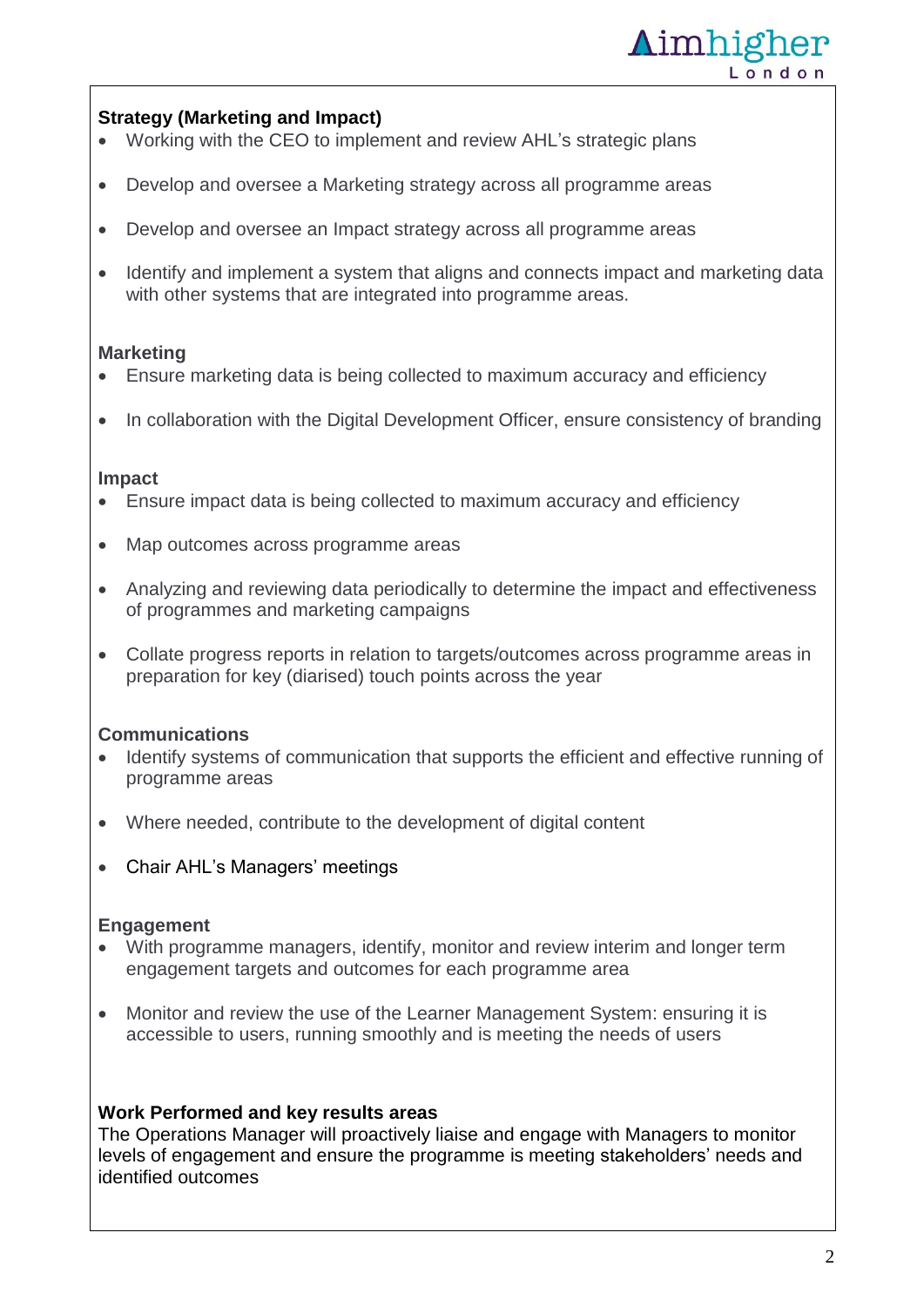

- Induct Managers into the infrastructure created
- Line management and support of programme managers responsible for the Learner Progression Programme, Strategic Outreach activity, the Digital Development of resources, including oversight of budgets
- Report progress to CEO for purposes of Aimhigher London's Steering Group and Uni Connect Governing Board
- Identify opportunities within the stakeholder membership to promote the emerging outcomes of the programme and share best practice on activities and outcomes across programme areas more widely.
- Liaise with the Programme Manager (Uni Connect) regularly for a formal update on levels of engagement, receipt of learner data and anticipate any issues arising
- To liaise directly with Programme Managers to ensure programmes are meeting the needs of the learners/staff and troubleshoot any issues in relation to accessing and participating in the programme
- To manage effectively and efficiently own workload, that of the programme Managers and that of the stakeholder groups.
- Liaise with the finance manager to monitor programme budgets and ensure that all activities are provided for and delivered at optimum cost efficiency.
- In discussion with the CEO and Digital Development Officer, oversee the development and production of AHL's end of year impact report that reflects the needs and interests of all stakeholders
- To provide recommendations to the CEO and Steering Group with regard changes and innovations in the service of the strategic aims of the company
- Ensuring own practices and the programme areas are complying with Aimhigher London's Data Protection Policy and GDPR
- Resolve any project specific issues arising in a timely and professional manner
- Identify training opportunities where gaps are identified
- Weekly formal reporting to Aimhigher London's CEO

#### **General**

- To initiate contact and communicate effectively with relevant Managers, leads and networks to identify potential collaborations, requirements and development of solutions in order to progress the aims of the individual programme areas
- To undertake any other duties commensurate with your grade, and/or hours of work, as may reasonably be required of you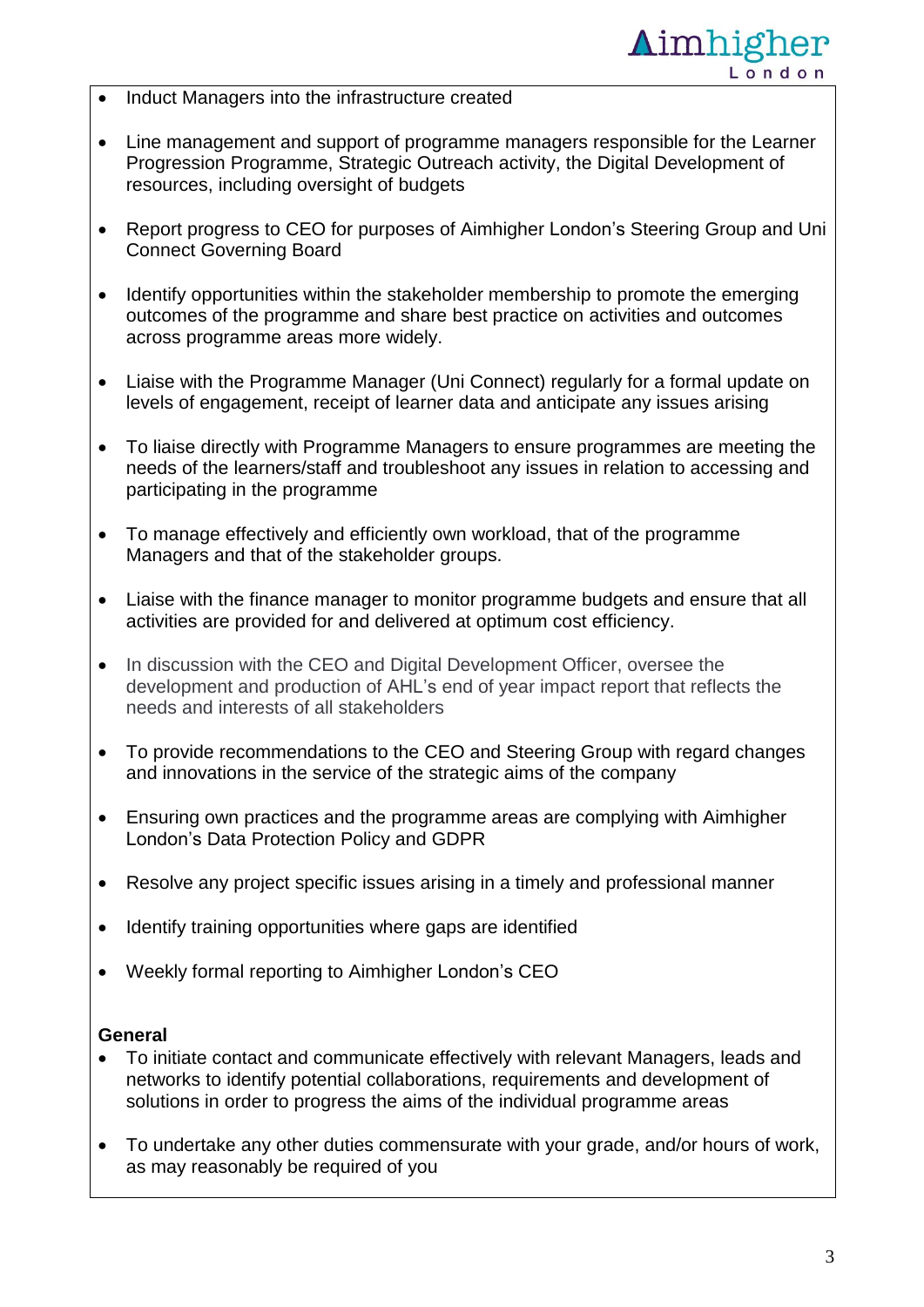

# **Person Specification**

| <b>Knowledge &amp; Qualifications</b>                                                                                                   | <b>Essential</b> | <b>Desirable</b> |
|-----------------------------------------------------------------------------------------------------------------------------------------|------------------|------------------|
| 1. Graduate or equivalent experience.                                                                                                   |                  | $\sqrt{}$        |
| 2. Awareness of issues and barriers relating to the<br>progression of learners from underrepresented groups into<br>higher level skills | $\sqrt{}$        |                  |
| 3. Knowledge of educational sectors and their key priorities                                                                            |                  | $\sqrt{}$        |
| <b>Experience</b>                                                                                                                       | <b>Essential</b> | <b>Desirable</b> |
| 4. Experience of developing, maintaining and quality-<br>assuring systems                                                               |                  | $\sqrt{}$        |
| 5. Experience of Project Managing multiple<br>projects/programme areas that have different target<br>audiences                          | $\sqrt{}$        |                  |
| 6. Experience of working to develop innovative projects                                                                                 |                  | $\sqrt{}$        |
| 7. Experience of planning, budgeting, execution, and<br>evaluation of projects                                                          | $\sqrt{}$        |                  |
| 8. Analyzing data to determine the effectiveness of delivered<br>activity                                                               | $\sqrt{ }$       |                  |
| 9. Developing strategic partnerships with providers and<br>stakeholders to promote products and services                                |                  | $\sqrt{}$        |
| 10. Measuring key performance indicators, or objectives and<br>key results, as they relate to operational efficiencies                  | $\sqrt{}$        |                  |
| 11. Tracking data and programme reporting                                                                                               |                  |                  |
| 12. Experience of working in an outreach capacity to<br>collaborate on and/or deliver projects                                          |                  | V                |
| 13. Experience of evaluating activities and formulating<br>recommendations as a result of identifying outcomes                          |                  | V                |
| <b>Skills &amp; Competencies</b>                                                                                                        | <b>Essential</b> | <b>Desirable</b> |
| 14. Good problem solver                                                                                                                 | $\sqrt{ }$       |                  |
| 15. Accurate, systematic and methodical                                                                                                 | $\sqrt{ }$       |                  |
| 16. Working independently and under own initiative                                                                                      | $\sqrt{ }$       |                  |
| 17. Excellent communication skills, both verbal and written                                                                             | $\sqrt{ }$       |                  |